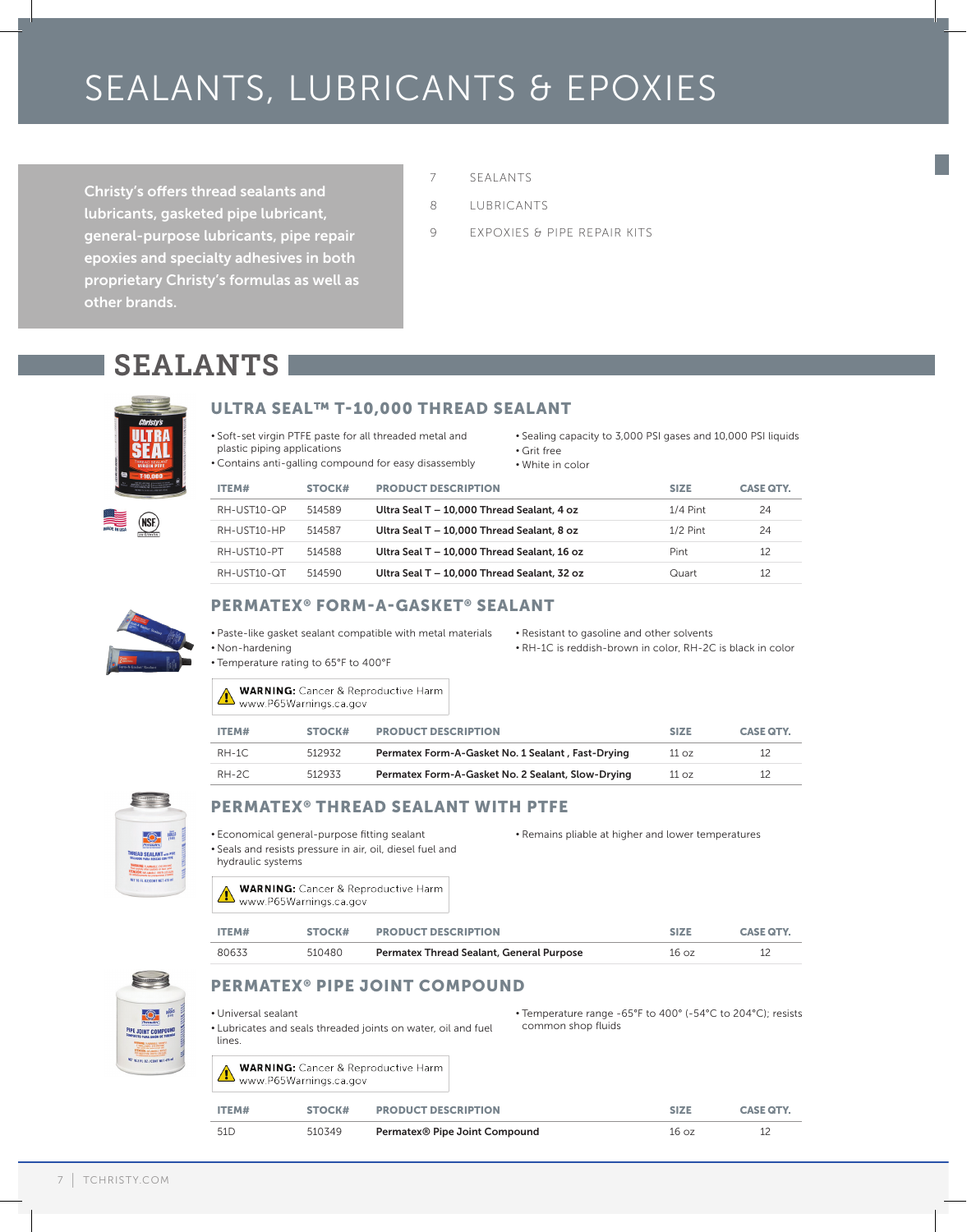# LUBRICANTS



(NSE) Certified to

## CHRISTY'S PRO-LUBE PIPE JOINT LUBRICANT

• Smooth, spreadable all purpose pipe joint lubricant • Joins gasketed pipe and fittings with rubber, synthetic rubber or plastic gaskets

#### • Water soluble, non-toxic petroleum and phosphate free

- NSF/ANSI Std 61-G
- Off-white in color

| ITEM#     | STOCK# | <b>PRODUCT DESCRIPTION</b>                        | <b>SIZE</b> | <b>CASE QTY.</b> |
|-----------|--------|---------------------------------------------------|-------------|------------------|
| RH-PRO-QT | 512974 | Christy's Pro-Lube Pipe Joint Lubricant, 32 oz    | Quart       | 12               |
| RH-PRO-GL | 512973 | Christy's Pro-Lube Pipe Joint Lubricant, 128 oz   | Gallon      | 4                |
| RH-PRO-5  | 512972 | Christy's Pro-Lube Pipe Joint Lubricant, 5 gallon | 5 Gallon    |                  |



## WD-40®

• Cleans, lubricates, protects metal parts • Displaces moisture, protects against rust and corrosion, • -60°F to 300°F

penetrates stuck corroded parts

| ITEM#        | STOCK# | <b>PRODUCT DESCRIPTION</b> | <b>SIZE</b> | <b>CASE QTY.</b> |
|--------------|--------|----------------------------|-------------|------------------|
| $WD-8$       | 514130 | WD-40 Smart Straw, 8 oz    | 8 oz        | 12               |
| <b>WD-11</b> | 514126 | WD-40 Smart Straw, 11 oz   | 11 oz       | 12               |
| WD-16        | 514128 | WD-40 Smart Straw, 16 oz   | 16 oz       | 12               |



# BRUSH TOP ANTI-SEIZE & LUBRICATING COMPOUND

• Lubricates and protects metal in heat, cold, pressure, steam and water

• Use from 0°F to 2200°F • Brush top applicator

• Won't harden, separate, or evaporate

• Protects against corrosion, seizure, galling, carbon fusion, and galvanic pitting

| ITEM#  | STOCK# | <b>PRODUCT DESCRIPTION</b>                             | <b>SIZE</b> | <b>CASE QTY.</b> |
|--------|--------|--------------------------------------------------------|-------------|------------------|
| S62008 | 513120 | Sprayon LU620 Anti-Seize & Lubricating Compound, 8 oz  | 8 oz        | 12               |
| S62016 | 513121 | Sprayon LU620 Anti-Seize & Lubricating Compound, 16 oz | 16 oz       | 12               |



## SPRAYON® ANTI-SEIZE & LUBRICATING COMPOUND

• A combination of finely powdered metals that serve to protect against corrosion, seizure, galling, rust carbon fusion and galvanic pitting

**WARNING:** Cancer & Reproductive Harm WARNING: Cancer & Reproduction Cancer & Reproduction Cancer & Reproduction Cancer Cancer Cancer Cancer Cancer Cancer Cancer Cancer Cancer Cancer Cancer Cancer Cancer Cancer Cancer Cancer Cancer Cancer Cancer Cancer Cancer

• This homogenized semi-synthetic lubricating grease will not melt and run out after application

• Operational temperature range 0° to 2200°F

• Aerosol spray

| ITEM#  | STOCK# | <b>PRODUCT DESCRIPTION</b>                                     | <b>SIZE</b> | <b>CASE QTY.</b> |
|--------|--------|----------------------------------------------------------------|-------------|------------------|
| S00620 | 513068 | Sprayon LU620 Anti-Seize & Lubricating Compound Spray 11.25 oz |             |                  |

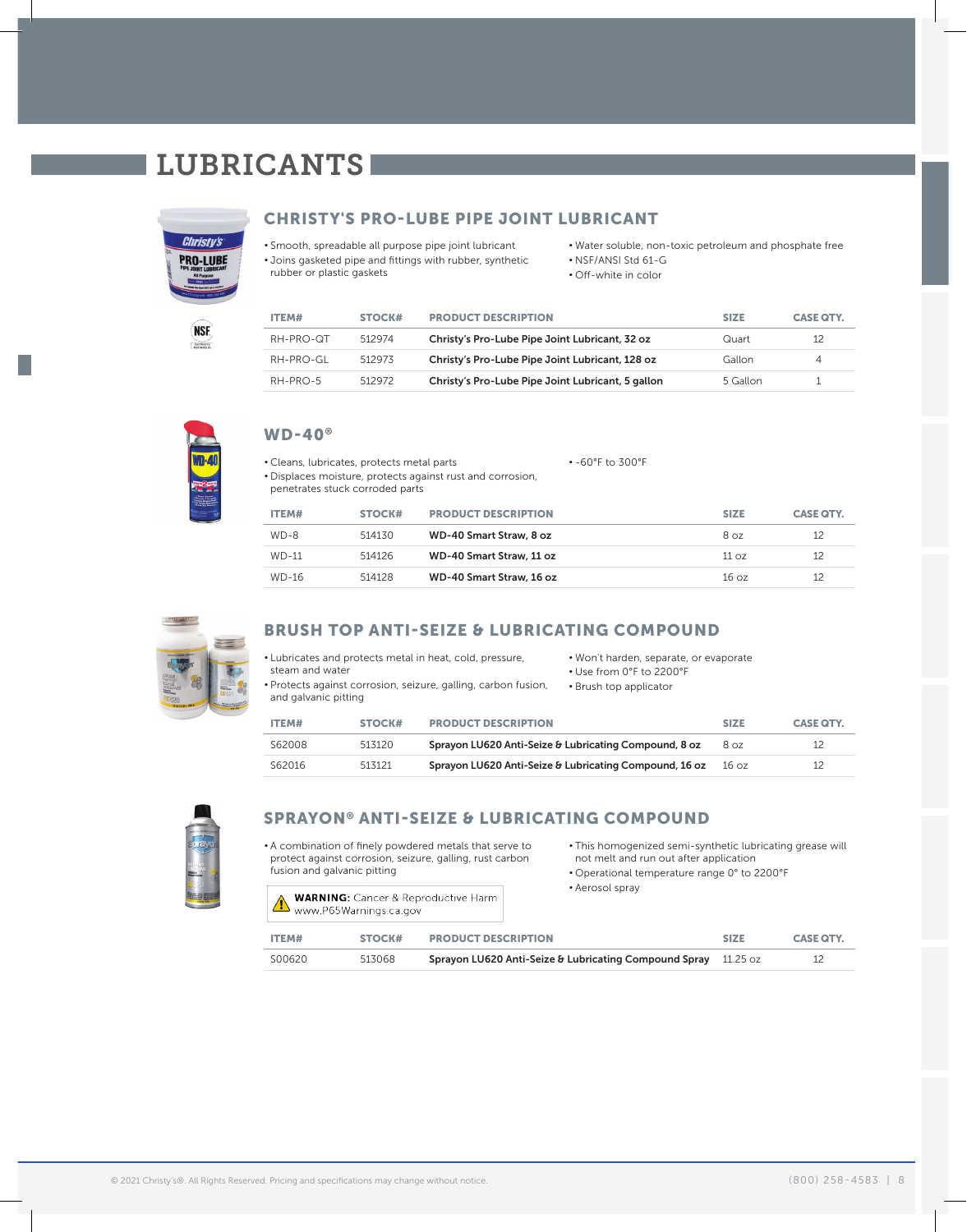# SEALANTS, LUBRICANTS & EPOXIES

# EPOXIES & PIPE REPAIR KITS



# CHRISTY'S SLICK-WRAP® PIPE REPAIR KIT

- Pipe and hose repair kit for steel, galvanized, copper, PVC and polyethylene
- Wet conditions OK
- No tools required
- Pressure tested to 300+ PSI (line pressure must be off during installation)
- Quick-drying water activated fiberglass tape
- Use in temperatures from -60˚ to 800˚F

| PW <sub>260</sub> | 512851 | Slick-Wran Pine Renair Kit 2" x 60" |                  |
|-------------------|--------|-------------------------------------|------------------|
| ITEM#             | STOCK# | <b>PRODUCT DESCRIPTION</b>          | <b>CASE QTY.</b> |
|                   |        |                                     |                  |

| PW260  | 512851 | Slick-Wrap Pipe Repair Kit, 2" x 60"  |  |
|--------|--------|---------------------------------------|--|
| PW3108 | 512852 | Slick-Wrap Pipe Repair Kit, 3" x 108" |  |



(NSE) Certified to

# CHRISTY'S FASTFIX™ REPAIR EPOXY PUTTY

- Epoxy repair putty patches cracks, repairs leaks and fills holes
- No tools required hand kneadable, steel-reinforced
- Mixes in one minute, cures in ten minutes
- Use on plastic, metal, steel or wood for plumbing,
- irrigation, industrial, electrical or home improvement

|  | <b>WARNING: Cancer</b>                   |
|--|------------------------------------------|
|  | WARNING S.L. Company Market Lines.ca.gov |

| ITEM#  | STOCK# | <b>PRODUCT DESCRIPTION</b>                        | <b>SIZE</b> | <b>CASE QTY.</b> |
|--------|--------|---------------------------------------------------|-------------|------------------|
| RH-FF4 | 512957 | Christy's Fastfix <sup>™</sup> Repair Epoxy Putty | 40z         | 24               |